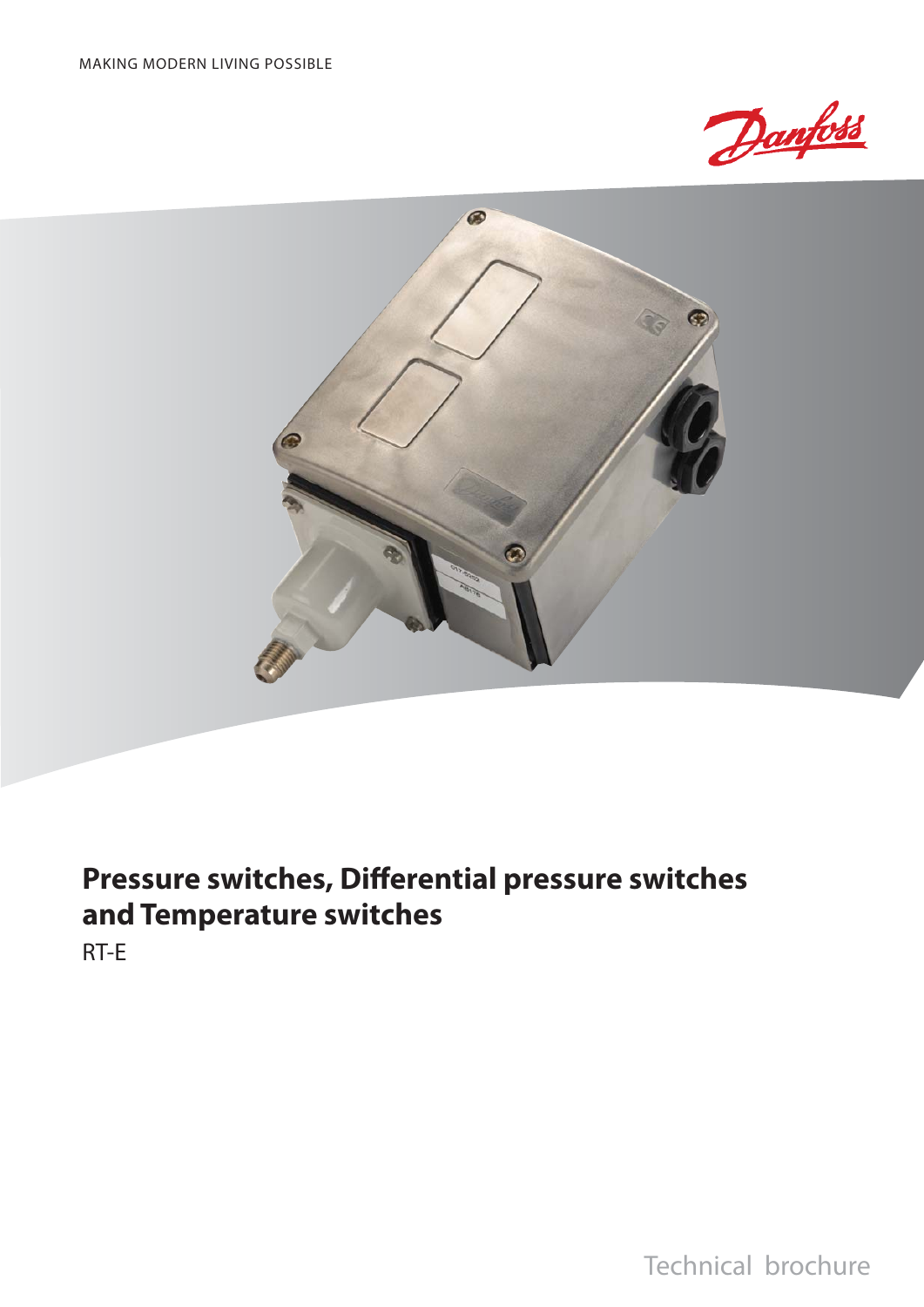Danfoss

Technical brochure **Pressure switches, Differential pressure switches and Temperature switches, type RT-E**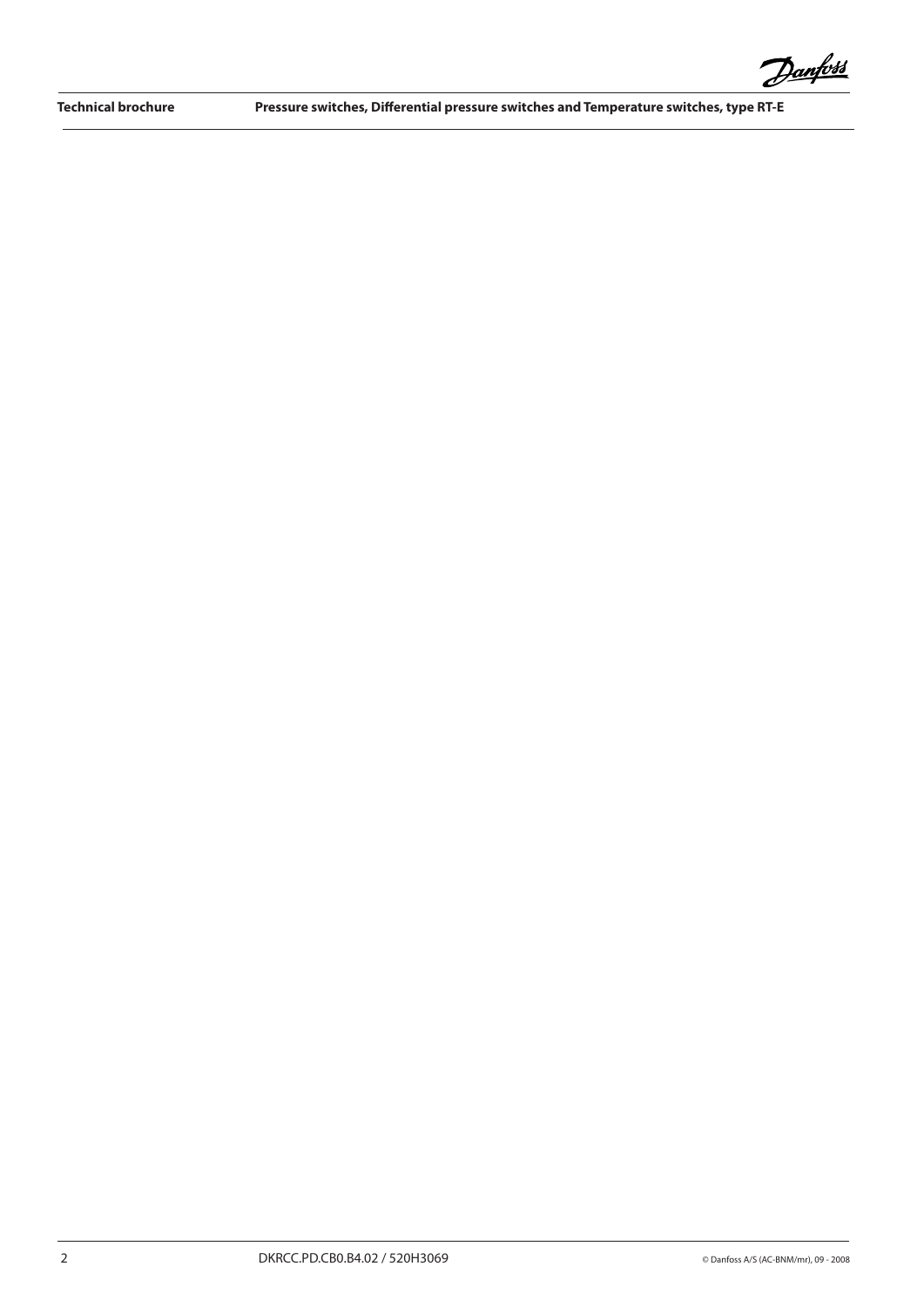Danfoss

# **Technical brochure**

Pressure switches, Differential pressure switches and Temperature switches, type RT-E

# **Contents**

|                 | Page |
|-----------------|------|
|                 |      |
|                 |      |
|                 |      |
| <b>Ordering</b> |      |
|                 |      |
|                 |      |
|                 |      |
|                 |      |
|                 |      |
|                 |      |
|                 |      |
|                 |      |
|                 |      |
|                 |      |
|                 |      |
|                 |      |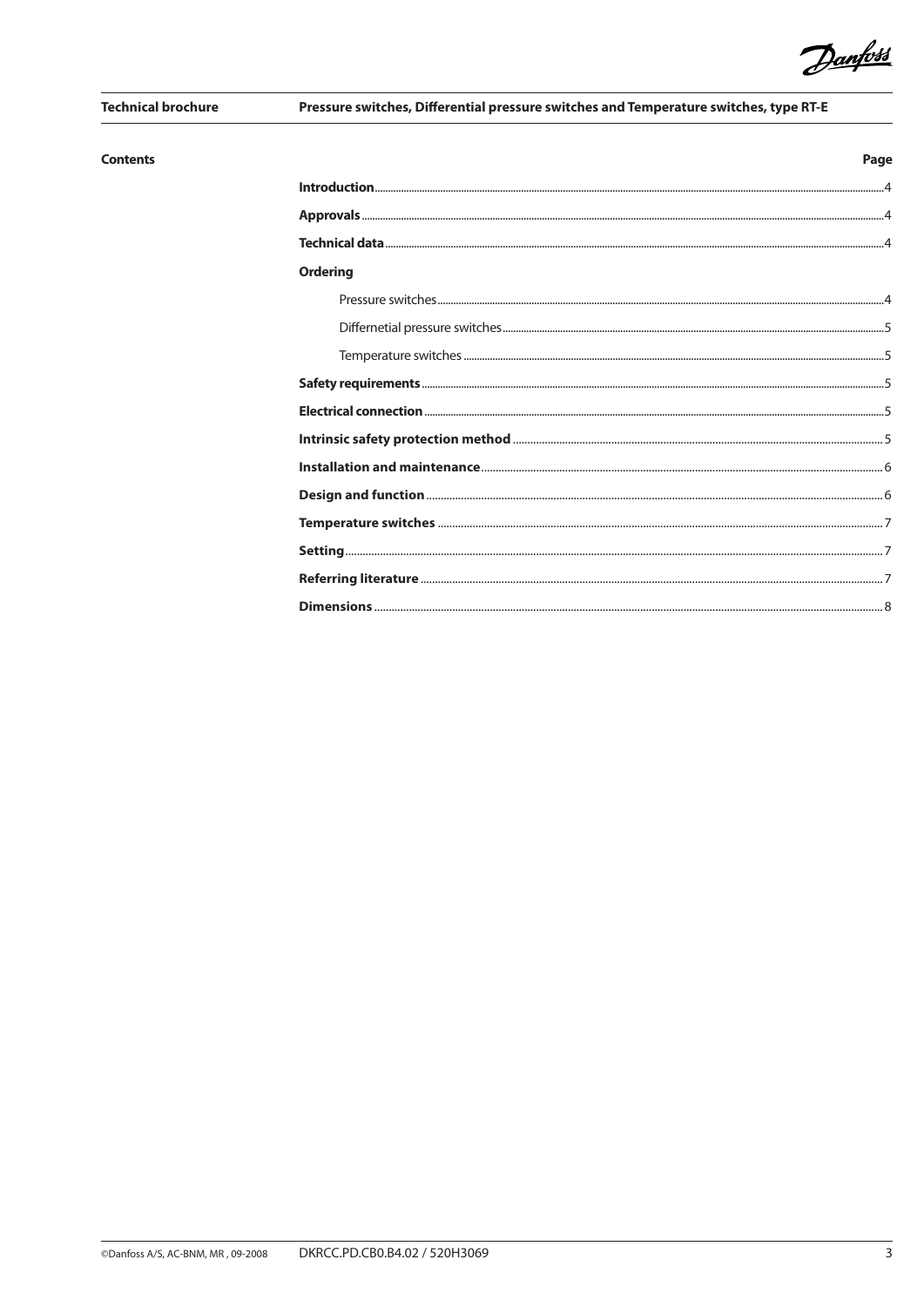Danfoss

| <b>Technical brochure</b> | Pressure switches, Differential pressure switches and Temperature switches, type RT-E                                                                                                                                                                                                                                                                                                                                                                                                                                                                                                                                                                                                                        |                                                                                                               |  |  |  |  |
|---------------------------|--------------------------------------------------------------------------------------------------------------------------------------------------------------------------------------------------------------------------------------------------------------------------------------------------------------------------------------------------------------------------------------------------------------------------------------------------------------------------------------------------------------------------------------------------------------------------------------------------------------------------------------------------------------------------------------------------------------|---------------------------------------------------------------------------------------------------------------|--|--|--|--|
| <b>Introduction</b>       | The RT-E series consist of pressure and differential<br>pressure switches as well as temperature switches.<br>The units are designated for industrial refrigeration<br>and general industrial application in explosive zones<br>acc. to 94/9/EC, Atex directive, explosive zone 1, for<br>surface equipment, category 2.<br>It includes usage in refrigeration systems with<br>ammonia, hydro carbons and other applications<br>where presence of flammable gases, vapours and<br>mists are likely to occur.<br>RT-E pressure and temperature switches for use<br>in explosive zones incorporate SPDT changeover<br>switch where contact position depends on pressure<br>or temperature value of the system. |                                                                                                               |  |  |  |  |
| <b>Approvals</b>          | $C \in \langle \overline{\xi} x \rangle$ II 2 G EEX ia IIC T5                                                                                                                                                                                                                                                                                                                                                                                                                                                                                                                                                                                                                                                |                                                                                                               |  |  |  |  |
|                           | CE marked, according to EN 60947-4/-5                                                                                                                                                                                                                                                                                                                                                                                                                                                                                                                                                                                                                                                                        |                                                                                                               |  |  |  |  |
|                           | CE marked acc. to PED 97/23/EC category IV,<br>safety equipment: RTE6AEW, RTE6AEB, RTE6AES                                                                                                                                                                                                                                                                                                                                                                                                                                                                                                                                                                                                                   |                                                                                                               |  |  |  |  |
|                           | CCC, China Compulsory Certificate                                                                                                                                                                                                                                                                                                                                                                                                                                                                                                                                                                                                                                                                            |                                                                                                               |  |  |  |  |
| <b>Technical data</b>     | Enclosure<br>IP66 or IP54 (version with external manual reset)                                                                                                                                                                                                                                                                                                                                                                                                                                                                                                                                                                                                                                               | Contact material<br>Gold plated AgCdO                                                                         |  |  |  |  |
|                           | Ambient temperature<br>$-20^{\circ}$ C to 65 $^{\circ}$ C                                                                                                                                                                                                                                                                                                                                                                                                                                                                                                                                                                                                                                                    | Contact load<br>Must be used with reliable menas of limiting<br>voltage and current to prevent sparks between |  |  |  |  |
|                           | Cable entry                                                                                                                                                                                                                                                                                                                                                                                                                                                                                                                                                                                                                                                                                                  | contact surfaces. This could be zener diodes or                                                               |  |  |  |  |
|                           | 2 x Pg 13.5                                                                                                                                                                                                                                                                                                                                                                                                                                                                                                                                                                                                                                                                                                  | EX barriers.                                                                                                  |  |  |  |  |
|                           | Cable diameter: 6 to 14 mm                                                                                                                                                                                                                                                                                                                                                                                                                                                                                                                                                                                                                                                                                   | Contact system                                                                                                |  |  |  |  |
|                           |                                                                                                                                                                                                                                                                                                                                                                                                                                                                                                                                                                                                                                                                                                              | Single-pole changeovers switch (SPDT)                                                                         |  |  |  |  |

## **Ordering**

Pressure switches

| Type               | Range          | Differential     | Max. working | Reset | Code no.        |                    |
|--------------------|----------------|------------------|--------------|-------|-----------------|--------------------|
|                    |                |                  | pressure     |       | Connection type |                    |
|                    |                |                  |              |       | $G$ 3/8A +      | G <sub>3</sub> /8A |
|                    |                |                  |              |       | welded nipple   |                    |
|                    | [bar]          | [bar]            | [bar]        |       | Ø6.5/10 mm      |                    |
| RT 112E            | $0.1$ to $1.1$ | $0.07$ to $0.16$ | 7            | Auto  |                 | 017-518566         |
| <b>RT 113E</b>     | $0$ to $0.3$   | $0.01$ to $0.05$ | 0.4          | Auto  |                 | 017-519566         |
| RT <sub>1</sub> AE | $-0.8$ to 5    | $0.5$ to $1.6$   | 22           | Auto  | 017-500966      |                    |
| <b>RT116E</b>      | 1 to 10        | $0.3$ to 1.3     | 22           | Auto  |                 | 017-520166         |
| RT <sub>5E</sub>   | 4 to 17        | $1.2$ to 4       | 22           | Auto  |                 | 017-525266         |
| RT6AEW             | 5 to 25        | fixed 3          | 34           | Auto  | 017-513866      |                    |
| RT6AEB             | 10 to 28       | fixed 1.5        | 34           | Man.  | 017-513466      |                    |
| RT6AES             | 10 to 28       | fixed 1.5        | 34           | Man.  | 017-502166      |                    |
| <b>RT117E</b>      | 10 to 30       | 1 to 4           | 42           | Auto  |                 | 017-529866         |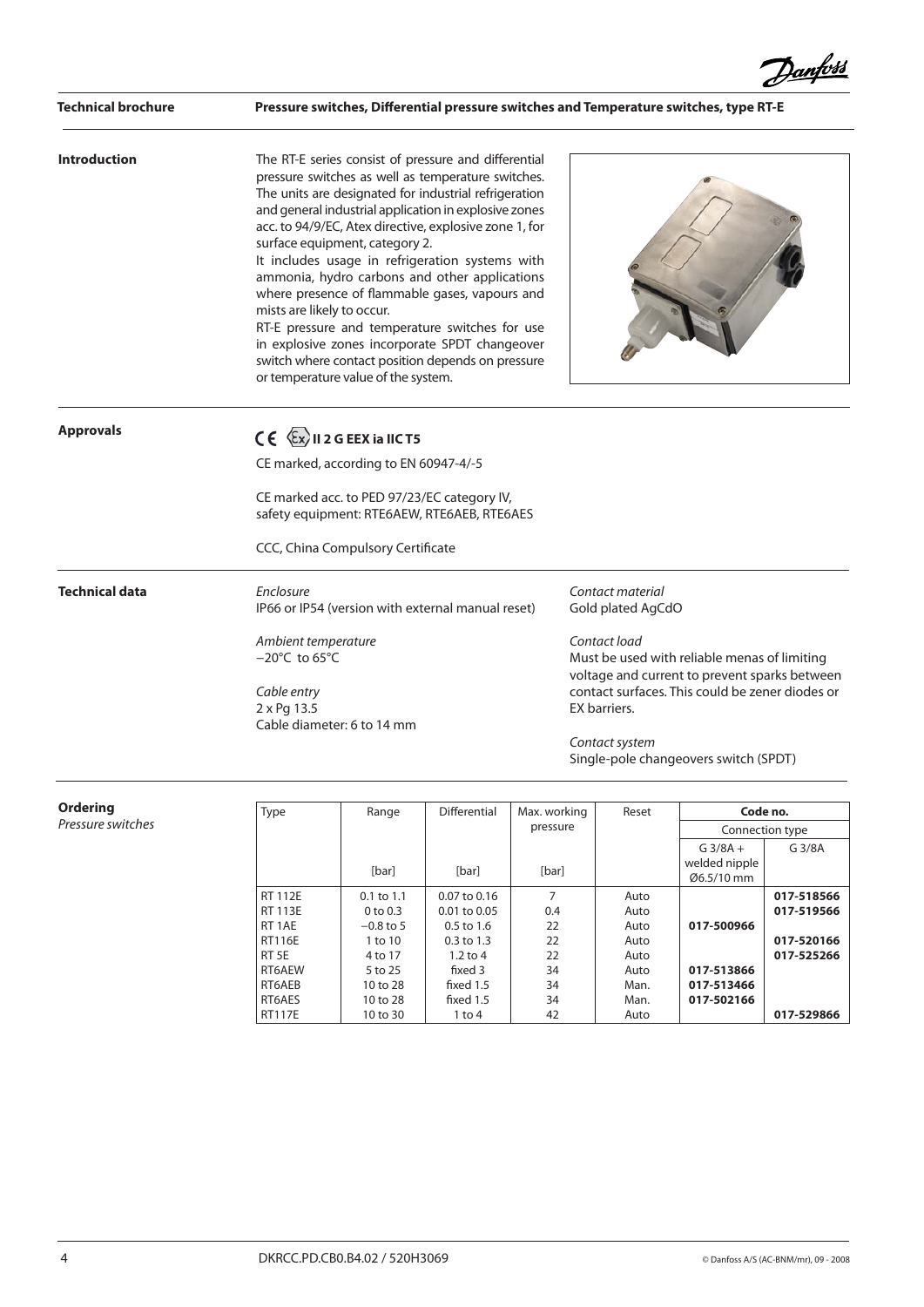<u>Danford</u>

**Order** 

## Technical brochure **Pressure switches, Differential pressure switches and Temperature switches, type RT-E**

| Ordering<br>Differential pressure switches | Type                             | Code no.                 | Regulating<br>range          | Differential             | Operating<br>range for<br>LP bellows | Max. working<br>pressure | Pressure<br>connection                   |
|--------------------------------------------|----------------------------------|--------------------------|------------------------------|--------------------------|--------------------------------------|--------------------------|------------------------------------------|
|                                            |                                  |                          | [bar]                        | [bar]                    | [bar]                                | [bar]                    |                                          |
|                                            | <b>RT260AE</b><br><b>RT262AE</b> | 017D003666<br>017D003066 | $0.5$ to 4<br>$0.1$ to $1.5$ | fixed $0.3$<br>fixed 0.1 | $-1$ to 18<br>$-1$ to 9              | 22<br>11                 | $G$ 3/8A +<br>welded nipple<br>Ø6.5/10mm |

## Temperature switches

|               |            |            | <b>Differential</b><br>Max. sensor |            |            |         | Capillary         |
|---------------|------------|------------|------------------------------------|------------|------------|---------|-------------------|
| <b>Type</b>   | Code no.   | Range      | at lowest                          | at highest | temperatur | Type of | tube length       |
|               |            | [°C]       | range setting range setting        |            |            | charge  |                   |
|               |            |            | [°C]                               | [°C]       | [°C]       |         | $\lceil m \rceil$ |
| RT14E         | 017-509866 | $-5$ to 30 | $2$ to $8$                         | 2 to 10    | 150        | B       |                   |
| <b>RT101E</b> | 017-512666 | 25 to 90   | 2.4 to 10                          | 3.5 to 20  | 300        |         |                   |
| <b>RT107E</b> | 017-515366 | 70 to 150  | 6 to 25                            | 1.8 to 8   | 215        |         |                   |
| <b>RT123E</b> | 017-521666 | 150 to 250 | 6.5 to 30                          | 1.8 to 9   | 300        |         |                   |

Types of charge:

B - Adsorption charge

C - Partial charge

| Sensor pockets of RT-E temperature   RT14E, RT107E, RT123E |               | Brass: 017-437066      |
|------------------------------------------------------------|---------------|------------------------|
| switches                                                   |               | 18/8 steel: 017-436966 |
|                                                            | <b>RT101F</b> | Brass: 017-437066      |
|                                                            |               | 17/8 steel: 017-436966 |

### **Safety requirements** RT-E pressure, differential pressure and temperature switches comply with the requirements for explosive atmosphere (947/23/EC), acc. to ATEX, zone 1. Only apparatus designed, constructed and released by Danfoss must be used for application concerned. Danfoss can accept no responsibility in case of alterations made on the switches or the use of them against the Danfoss instructions. Original Danfoss spare parts approved for use in explosive atmosphere can only be used. The application covers systems that must be located within the EU or EFTA and comply with the existing EU legislation, such as Pressure Equipment Directive (PED) (97/23/EC), the directive concerning potential explosive atmosphere (ATEX) (94/9/EC), and other relative EU standards. The system where RT-E is mounted must always comply with local directives, legislation or any other regulation applying in the area of installation. The Danfoss products comply with the requirements of ATEX directive, but Danfoss takes no responsibility for the classification of explosive zone. The RT-E switch placed in explosive zone must always be wired through reliable zener barrier, placed outside ex-zone, to ensure insufficient energy supply to cause the ignition of surrounding atmosphere by an electrical spark or the heating of components of circuitry. Cables and cable entries approved for the application must be used and can not be in contact with sharp edges. Cables must be connected with adequate stress relief that way that pulling forces can not be carried throug the cable to the terminal. **Electrical connection**

The equipment to be used for electrical load limiting must always be approved for use in the zone concerned.

**Note: A particular system can be classified in** different zones, for different parts of the **system.**

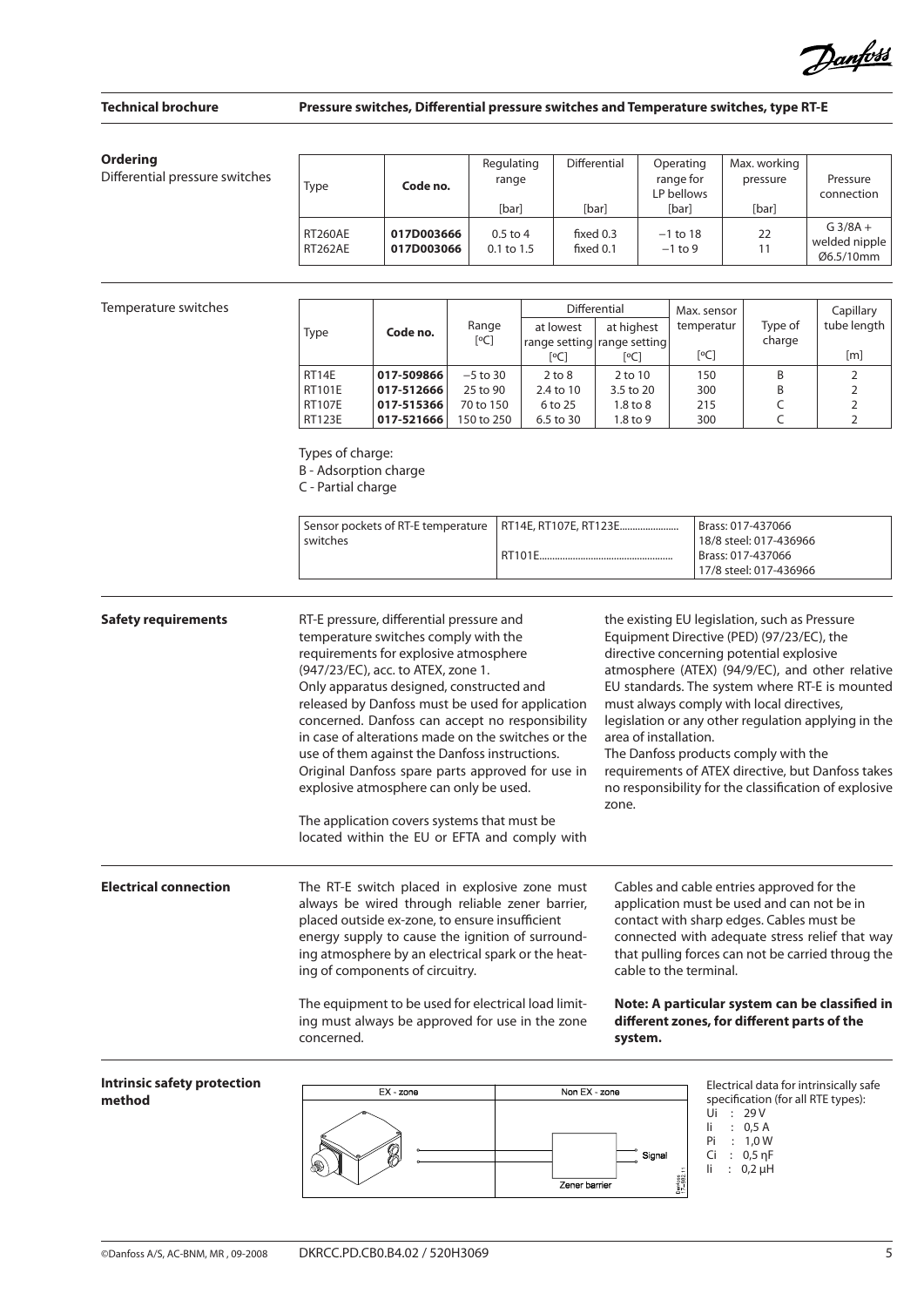Technical brochure **Pressure switches, Differential pressure switches and Temperature switches, type RT-E** 

<u> Danfoss</u>

## **Installation and maintenance** Only authorised persons, who are certified in installing and maintaining the systems may do the installation, maintenance and change of the switch. In the event of strong pulsation in the system,

bellows must be protected against fatigue failure by use of damping coil.

The cycle frequency of the RT-E switch must be kept as low as possible. The vibration level must be kept as low as possible.

Any overload of the RT-E switch must be prevented. Overloaded or damaged apparatus must be exchanged.

# **Design and function** RT-E switches are similar to non-explosive version

of RT. Main design changes include stainless steel frame and metalised front cover to keep surface resistance below 1 Gohm. By turning setting knob (5) the main spring (12) can be set to balance the pressure in the bellows. A rise in pressure compresses the bellows and moves the main spindle (15) upwards until spring and bellows pressure are in equilibrium. The main spindle (15) is fitted with the quide bush  $(17)$  and differential pressure setting nut that together transfer the main spindle movement to the switch (16).

RTE6AEW/B/S has double fail-safe bellows: outer and regulating (inner bellows).



An RT-E differential pressure switch contains single-pole changeover switch that makes or breaks depending on pressure differential between two counteracting bellows elements (LP and HP).

The bellows (4) and (24) are respectively connected to lower pressure port and higher pressure port. The main spring (12) can be set for different differential pressure by the setting disc (5). If the differential pressure between higher and lower pressure falls, the spindle (15) moves downwards and via the upper guide bush (17) actuates the switch contact arm (18). The reverse action occurs if the differential pressure rises.

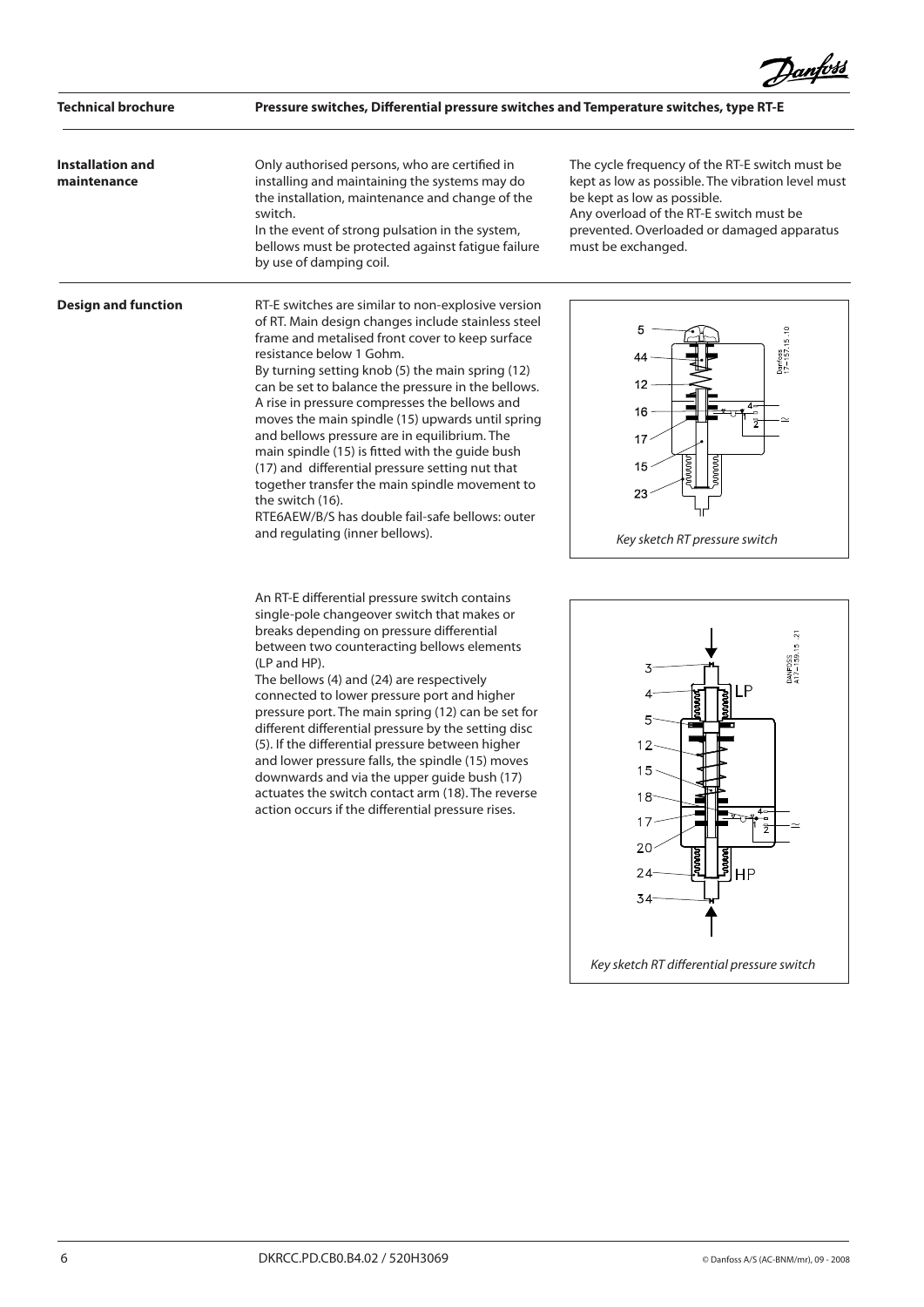<u> Danfoss</u>

5

Technical brochure **Pressure switches, Differential pressure switches and Temperature switches, type RT-E** 

**Temperature switches** The thermostatic element consists of sensor (29), capillary tube (28) and bellows element (23). Charge in the element reacts to temperature variations and increases the pressure in the bellows when temperature rises. By turning the setting knob (5) the main spring (12) can be set to balance the pressure in the element. A rise in temperature of the sensor compresses the bellows and moves the main spindle (15) upwards until spring force and element pressure are in equilibrium. Such movement is transferred to the switch (16) and causes its on or off action.



# $rac{1}{7-375}$ 19

**Settings** The range is set by using setting knob (5). Tools must be used to set switches fitted with seal cap. To read the range scale front cover must be removed.

> On the units with adjustable differential, differential disc (19) must be set after removing front cover.

For proper adjustment differential roller must be used.

Detailed information can be found in RT data sheets, non-explosive version.

## **Referring literature** RT pressure switches:

RT industrial controls - IC.PD.P10.B2.02 - 520B2180 RT refrigeration and A/C controls DKRCC.PD.CB0.A1.02 - 520H1434 RT temperature switches:

RT industrial controls - IC.PD.P10.E1.02-520B2187 RT refrigeration and A/C controls RD.5E.A4.02